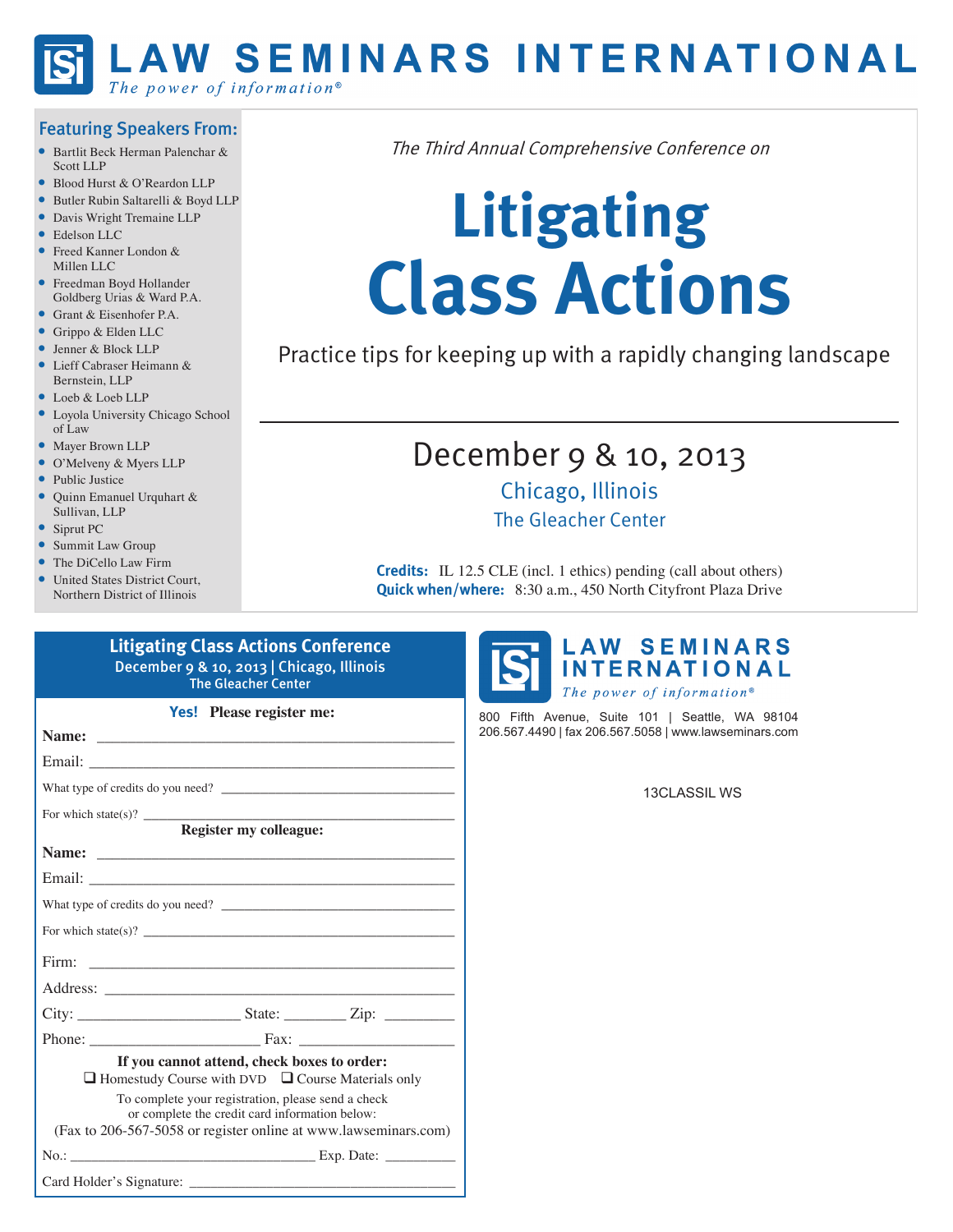### dou, Decemb

| <u>וצו</u>           | <b>MUNUAY, DELENINEL UY, 2015</b>                                                                                                                                                                                                                                                                                                                                                                                                                      |              | Litigating Class Actions Conference                                                                                                                                                                                                                                                                                                                                                                                                                                                                                                |  |
|----------------------|--------------------------------------------------------------------------------------------------------------------------------------------------------------------------------------------------------------------------------------------------------------------------------------------------------------------------------------------------------------------------------------------------------------------------------------------------------|--------------|------------------------------------------------------------------------------------------------------------------------------------------------------------------------------------------------------------------------------------------------------------------------------------------------------------------------------------------------------------------------------------------------------------------------------------------------------------------------------------------------------------------------------------|--|
| 8:00<br>8:30<br>8:45 | <b>Registration Opens</b><br><b>Introduction and Overview</b><br>Todd C. Jacobs, Esq., Program Co-Chair<br>Grippo & Elden LLC $\sim$ Chicago, IL<br>Adam J. Levitt, Esq., Program Co-Chair<br>Grant & Eisenhofer P.A. $\sim$ Chicago, IL<br><b>Class Action Fairness Act</b><br>What is and what isn't a coupon settlement? The push to link attor-<br>neys' fees in non-coupon settlements to claim rates<br>Joseph J. Siprut, Esq.                   | 1:15<br>1:45 | The Supreme Court's Genesis Decision: A Death Knell for<br><b>Class Actions or a Minor Problem in Most Cases?</b><br>Offers of judgment questions raised by the Decision<br>F. Paul Bland, Jr., Esq.<br>Public Justice $\sim$ Washington, DC<br><b>Arbitration Agreements and Class Actions: The Impact</b><br>of American Express v. Italian Colors and Other Post-<br><b>Concepcion Developments</b><br>Recent and pending cases in the U.S. Supreme Court, Second and<br>Ninth Circuits, California Supreme Court and elsewhere |  |
|                      | Siprut PC $\sim$ Chicago, IL                                                                                                                                                                                                                                                                                                                                                                                                                           |              | Archis A. Parasharami, Esq.<br>Mayer Brown LLP $\sim$ Washington, DC                                                                                                                                                                                                                                                                                                                                                                                                                                                               |  |
| 9:30<br>9:45         | <b>Break</b><br>A Key Component of Your Case Strategy: A Proactive<br>Approach to Ethical Issues at the Beginning, Middle, and<br><b>End of the Case</b><br>Finding suitable class representatives; representing multiple classes<br>or subclasses; defendants' communications with absent class mem-<br>bers; settling cases on an individual basis or a subset of the class;<br>other settlement issues; attorneys' fees<br>Stephen M. Rummage, Esq. |              | <b>Topic stays the same: Status of Telephone Consumer</b><br><b>Protection Act Cases and Related Insurance Issues</b><br>Overview of the TCPA and this burgeoning area of class action                                                                                                                                                                                                                                                                                                                                             |  |
|                      |                                                                                                                                                                                                                                                                                                                                                                                                                                                        |              | law; discussion of recent trends and important cases; summary of<br>related insurance issues<br>Matthew O. Sitzer, Esq.<br>Grippo & Elden LLC $\sim$ Chicago, IL<br><b>Break</b>                                                                                                                                                                                                                                                                                                                                                   |  |
| 10:45                | Davis Wright Tremaine LLP ~ Seattle, WA<br><b>Recent Developments in Qui Tam Litigation and Parallel</b><br><b>Government Investigations</b><br>Plaintiff perspective on the whistle blower provisions in the False<br>Claims Act and the Dodd-Frank Wall Street Reform and Consumer<br>Protection Act; recent cases and legislative proposals                                                                                                         | 3:15<br>4:15 | <b>Developing Trial Strategies and Approaches</b><br>Defendant and plaintiff perspectives: Developing central trial<br>themes; identifying key fact and expert witnesses; evaluating wit-<br>ness strengths and weaknesses; selecting approaches to discovery<br>and trial<br>Mark A. DiCello, Esq.                                                                                                                                                                                                                                |  |
|                      | Reuben A. Guttman, Esq.<br>Grant & Eisenhofer P.A. $\sim$ Washington, DC<br>Defense perspective on Medicare/Medicaid data analysis and the<br>government's use of CID document demands<br>Sam S. Sheldon, Esq.<br>Quinn Emanuel Urquhart & Sullivan, LLP ~ Washington, DC                                                                                                                                                                              |              | The DiCello Law Firm $\sim$ Mentor, OH<br>Gary M. Elden, Esq.<br>Grippo & Elden LLC $\sim$ Chicago, IL<br>Ralph H. Palumbo, Esq.<br>Summit Law Group ~ Seattle, WA<br><b>Recent Developments in the Supreme Court, Seventh</b>                                                                                                                                                                                                                                                                                                     |  |
| 12:00                | Lunch (on your own)                                                                                                                                                                                                                                                                                                                                                                                                                                    | 5:00         | <b>Circuit and Northern District of Illinois</b><br>Class certification, damages, arbitration, privacy and related issues<br>The Hon. Rebecca R. Pallmeyer<br>United States District Court Judge<br>United States District Court, Northern District of Illinois<br>Chicago, IL<br>Todd C. Jacobs, Esq., Program Co-Chair<br>Adam J. Levitt, Esq., Program Co-Chair<br><b>Continue the Exchange of Ideas: Reception for Faculty</b><br>and Attendees                                                                                |  |

Sponsored by Grippo & Elden LLC and Grant & Eisenhofer P.A.

 $A = L^* \times K^* \times C$ 

# **ISi**

#### **LAW SEMINARS ISi INTERNATIONAL**

### LSI would like to thank Epiq Systems, Inc. for their sponsorship



### About the Conference

Seminal decisions from the United States Supreme Court and leading federal appellate courts defining and redefining *the scope of class action practice have come fast and furious over the past several years. New developments, as well as ongoing developments in the appellate courts, trial courts and Congress, have the potential to impact virtually every business, consumer and shareholder in the U.S. Lawyers and business leaders alike need to be aware of this changing landscape and the effect it may have on the bottom line.*

*This class action litigation conference is designed to provide a cutting-edge and in-depth exploration of this vibrant area of the law. Our faculty is comprised of leading class action practitioners, judges and service providers from across the United States who will discuss strategies from both plaintiffs' and defendants' perspectives. This two-day conference will include discussions of the latest developments in significant areas of the law affected by class action practice, including recent decisions concerning antitrust, arbitration rights, damages calculations, forum issues, securities and other financial transactions, consumer protection, contracts, false claims act/whistleblower claims, governmental investigations, labor and employment, and Internet privacy, to name just a few.* 

*Whether you are an experienced legal practitioner, in-house counsel, a business leader, or involved in any endeavor affected by class action litigation, this conference will answer your questions and provide strategies and insight into this important legal field.*

**Program Co-Chairs: Todd C. Jacobs, Esq. of Grippo & Elden LLC and Adam J. Levitt, Esq. of Grant & Eisenhofer P.A.**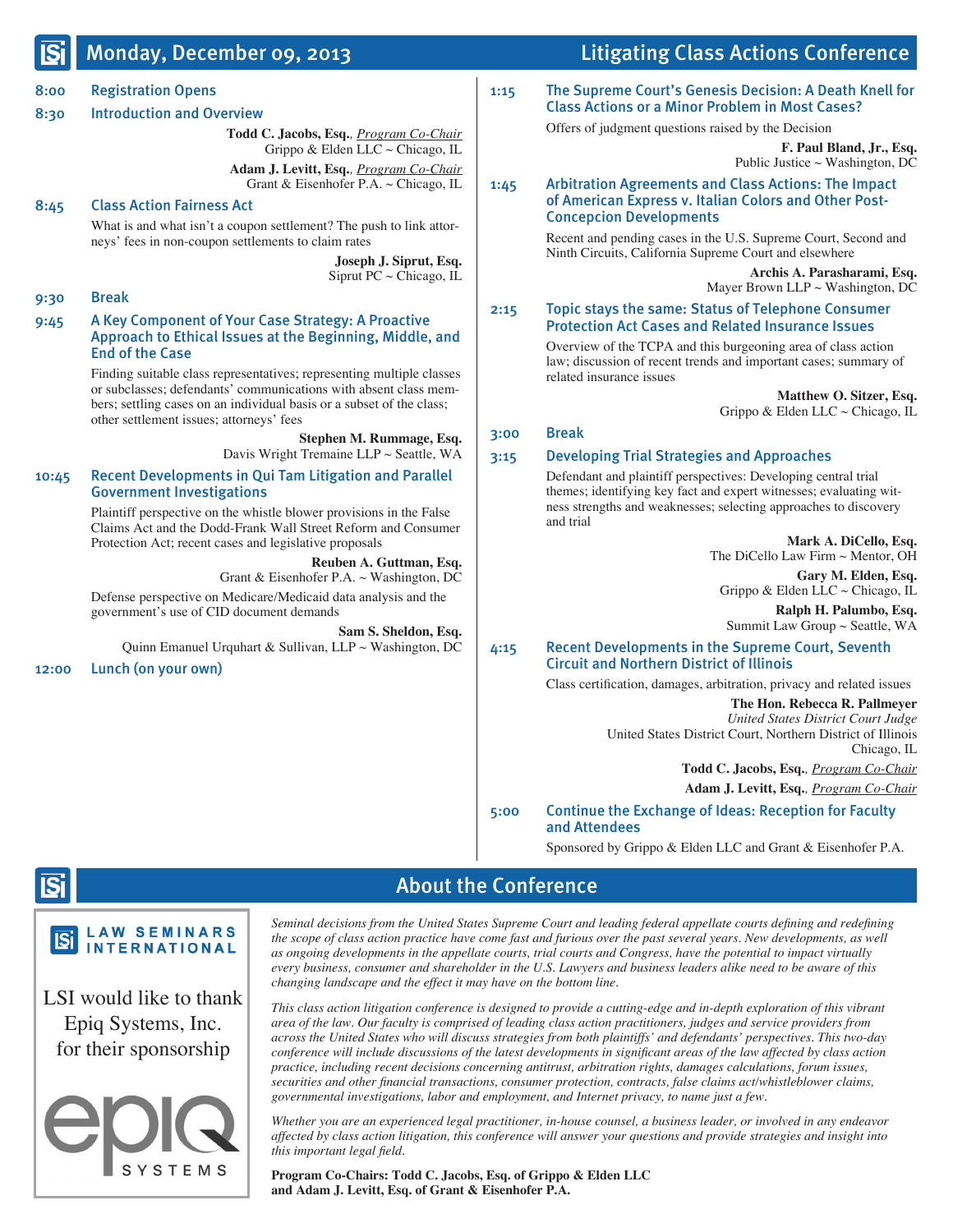### 8:30 Evolving Issues in Privacy Class Actions

**Jay Edelson, Esq.** Edelson LLC  $\sim$  Chicago, IL

9:15 Manifestation of Defect Analysis in Consumer Class Action Cases

> **Timothy G. Blood, Esq.** Blood Hurst & O'Reardon LLP ~ San Diego, CA **Livia M. Kiser, Esq.** Loeb & Loeb LLP ~ Chicago, IL

10:15 Break

10:30 Consumer Class Actions: How are the Lower Courts Interpreting and Applying Comcast?

Overview of recent cases on certification issues

**Carolyn J. Frantz, Esq.** Bartlit Beck Herman Palenchar & Scott LLP ~ Chicago, IL Plaintiff perspective

**Jonathan D. Selbin, Esq.** Lieff Cabraser Heimann & Bernstein, LLP ~ New York, NY Defendant perspective on early stage procedural strategies includ-

ing motions to dismiss class allegations

**Scott Voelz, Esq.** O'Melveny & Myers LLP ~ Los Angeles, CA

#### 12:00 Lunch (on your own)

This conference is sponsored in part by:



Three Easy Ways to Register

 Online: www.lawseminars.com Phone: (206) 567-4490 Fax: (206) 567-5058

### Tuesday, December 10, 2013 Litigating Class Actions Conference

### 1:15 Antitrust Class Actions: Post Italian Colors Developments

Ascertainability; class certification decisions post-Comcast; conflicts created by settlement and adequacy of representation; litigation strategies; predominance in the context of liability v. damages; role of Daubert at class certification staget

**Spencer Weber Waller, Esq.***, Moderator Professor and Director, Institute for Consumer Antitrust Studies*  Loyola University Chicago School of Law ~ Chicago, IL

**Michael J. Freed, Esq.** Freed Kanner London & Millen LLC ~ Bannockburn, IL **Andrew S. Marovitz, Esq.** Mayer Brown LLP ~ Chicago, IL

**James A. Morsch, Esq.** Butler Rubin Saltarelli & Boyd LLP ~ Chicago, IL

### 2:45 Break

### 3:00 Securities Class Actions

Trends, Supreme Court Decisions during the past term; recent significant lower court rulings affecting securities class action practice

**Daniel L. Berger, Esq.** Grant & Eisenhofer P.A. ~ New York, NY

> **Howard S. Suskin, Esq.** Jenner & Block LLP  $\sim$  Chicago, IL

#### 4:00 Preparing for and Trying a Class Action Price-Fixing Case

Few price-fixing cases get tried and fewer class action price-fixing cases get tried: Particular issues in preparing a major price-fixing case with particular attention to class action issues

**Joseph Goldberg, Esq.**

Freedman Boyd Hollander Goldberg Urias & Ward P.A. Albuquerque, NM

> **Daniel E. Gustafson, Esq.** Gustafson Gluek PLLC ~ Minneapolis, MN **Dennis Stewart, Esq.**

Hulett Harper Stewart LLP~ San Diego, CA

### 5:00 Evaluations and Adjourn

|                               | <b>Upcoming Seminars:</b> |                |  |  |  |  |
|-------------------------------|---------------------------|----------------|--|--|--|--|
| Tribal Water in the Southwest | Nov. 18-19, 2013          | Scottsdale, AZ |  |  |  |  |
| Mobile Payments Law           | Nov. 21-22, 2013          | Palo Alto, CA  |  |  |  |  |

See more at **www.lawseminars.com**

### $\overline{\mathbf{S}}$ i

### **To Register:**

*Call* us at: 206-567-4490

*Fax the registration form* to us at: 206-567-5058

*Email* us at: registrar@lawseminars.com

*Online:* www.lawseminars.com

*Mail* the registration form on the front page.

*Walk-ins* are welcome, subject to space availability.

Registration is complete when we receive payment or agree to later payment.

**Tuition:** Regular tuition for this program is \$1045 with a group rate of \$785 each for two or more registrants from the same firm. For government employees, we offer a special rate of \$695. For students and people in their job for less than a year, our rate is \$522.50. All rates include admission to all seminar sessions, food and beverages at breaks, and all course materials. Make checks payable to Law Seminars International.

#### **Substitution & Cancellation:**

You may substitute another person at any time. We will refund tuition, less a \$50 cancellation fee,

if we receive your cancellation by 5:00 p.m. on Tuesday, December 3, 2013. After that time, we will credit your tuition toward attendance at another program or the purchase of a Homestudy. There is a \$25 cancellation fee for Course Materials orders and \$50 for Homestudy orders.

Registration & Other Conference Information

Seminar Location: The conference will be held at The Gleacher Center at 450 North Cityfront Plaza Drive in Chicago, IL 60611; (312) 464-8787. Check http://www.choosechicago.com for a list of River North hotels.

#### **Continuing Education Credits:**

Live credits: This program qualifies for 12.5 (including 1 ethics) IL CLE credits (pending). Upon request, we will apply for, or help you apply for, CLE credits in other states and other types of credits.

**If You Cannot Attend:** Our complete Homestudy Course, consisting of a DVD recording and the course materials, is available for \$1055. The course materials alone are available for \$100. We will ship your Homestudy order via UPS ground within two weeks after the seminar or from the date we receive payment.